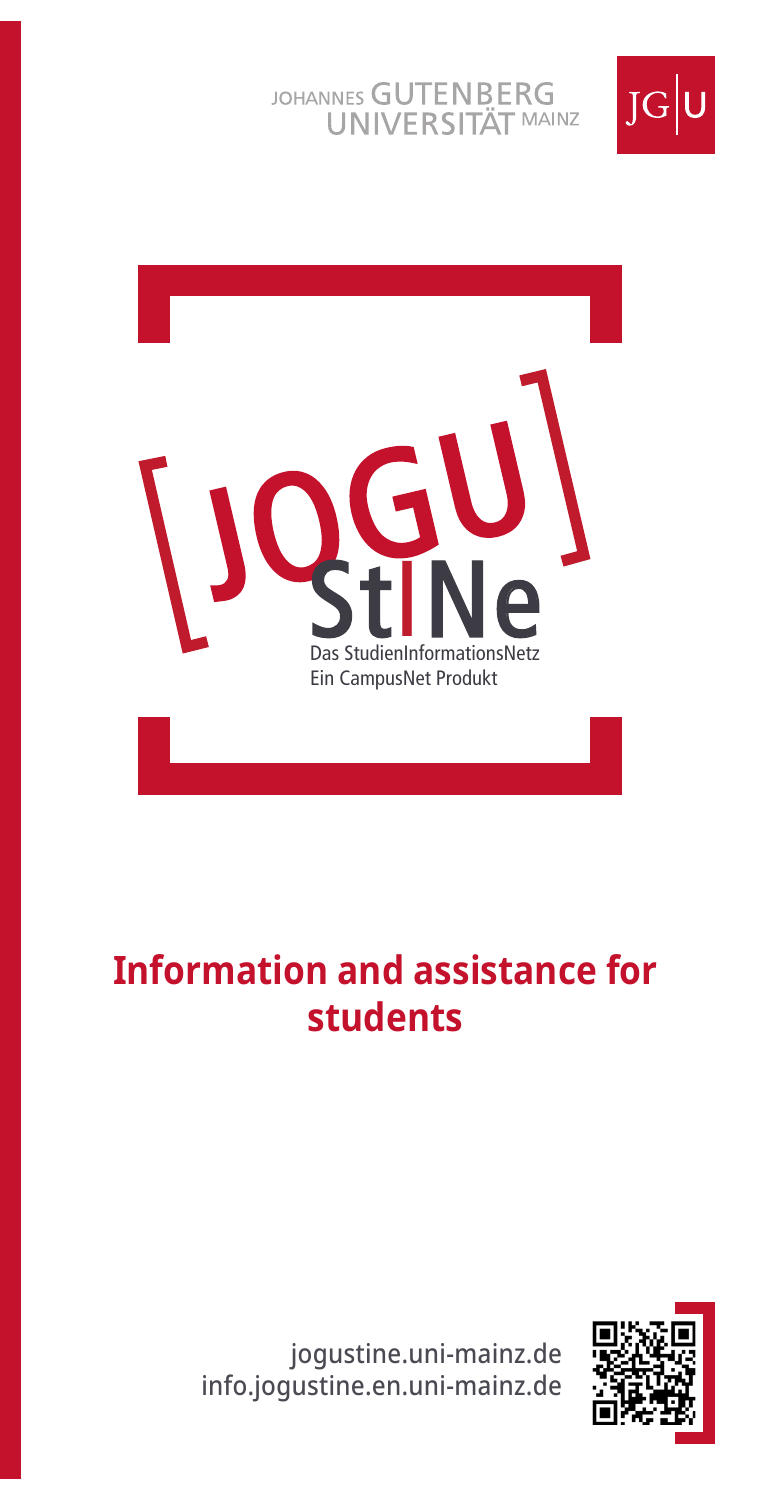# info.jogustine.en.uni-mainz.de



# **FIRST AID FOR JOGU-StINe**

#### **JOGU-StINe SERVICES**

■ If you need information about using **JOGU-StINe** or have questions, please contact the **JOGU-StINe Services** via the **web form** at:



#### **JOGU-StINe TELEPHONE HOTLINE**

■ The **JOGU-StINe Telephone Hotline** offers support for students using **JOGU-StINe**. You can reach the hotline **Monday – Thursday, 9 am – 4 pm**, and **Friday, 9 am – 1 pm**:

# **+49 6131 39-29999**

#### **STUDENT ADVISING OFFICES**

■ For questions about organizing and realizing your course of study, you can find a list of **Student Advising Offices** (only in german) responsible for your subjects at:

**www.studium.uni-mainz.de/studienbueros**

#### **DATA CENTER HOTLINE/HELPDESK (ZDV)**

- via **e-mail: hotline@zdv.uni-mainz.de**
- via **telephone: +49 6131 39-26316 (Mon-Fri, 9 am 4 pm)**
- **Service Desk: Room 47 (00 151)** on the ground floor of the natural sciences institute building ( **Johann-Joachim-Becher-Weg 21**)

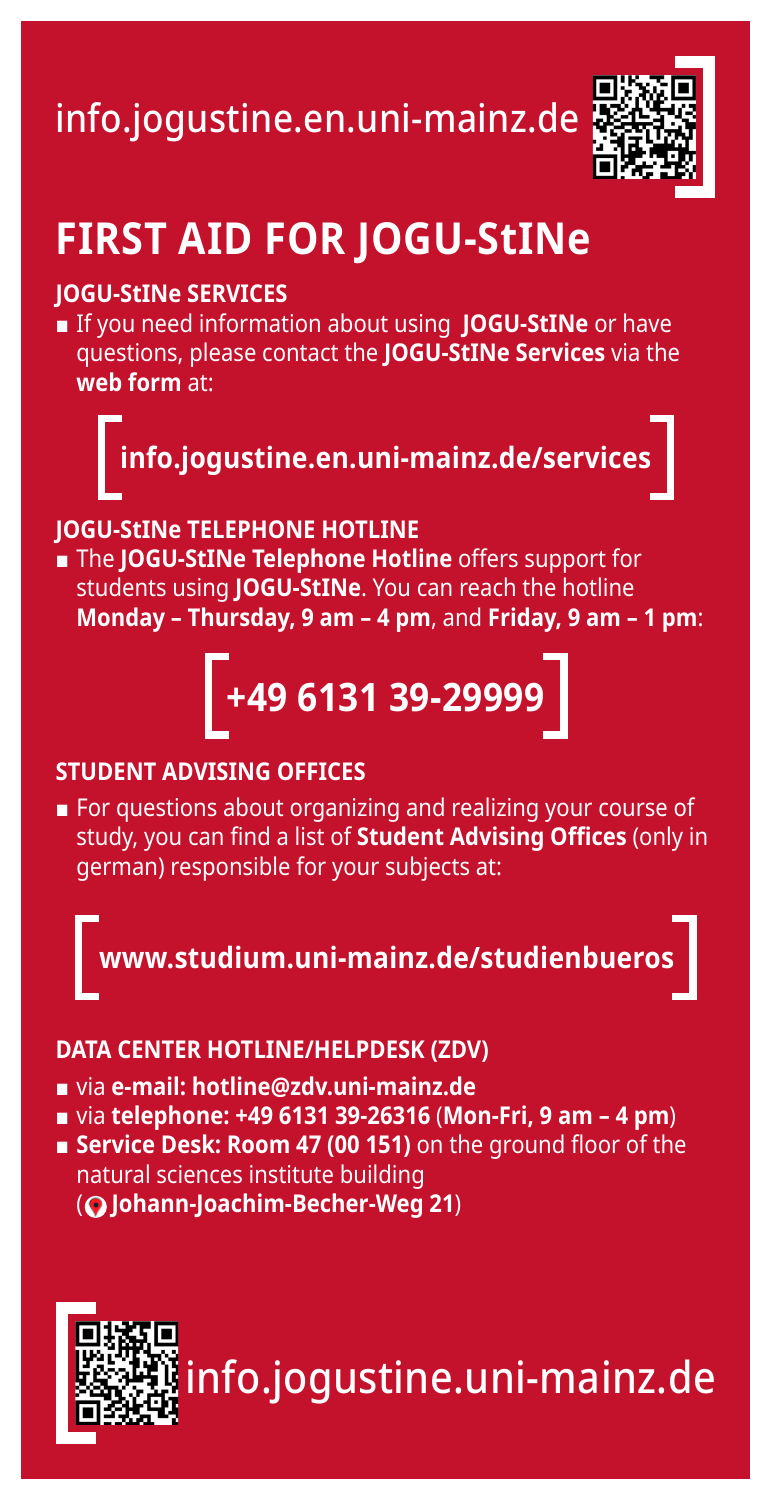

# jogustine.uni-mainz.de

# **FIRST STEPS**

### **REQUIREMENTS TO USE JOGU-StINe**

In order to log on to the JOGU-StINe web portal, you will need a computer or mobile device with an internet connection as well as the **username** and **password** of your **university account**.

#### **HOW DO I GET A UNIVERSITY ACCOUNT?**

Once you are enrolled, you must activate your **university account**. To activate your account, an email will be sent to the email address recorded in your application. This email will include the **activation code** as well as your **personal link** for activating your account.

You will use this link to activate your **university account** and create a **personal password**. After that, you will be shown your **student username**. After signing in for the first time, you must remember your new username and the chosen password. You cannot log in again without this information.

#### **REGISTRATION WEB PORTAL**

You can reach the JOGU-StINe web portal at **https://jogustine.uni-mainz.de** 

Enter your **username** and **password** of your **university account** in the upper right corner and then click on the **Log in** button. Please note that your password is case-sensitive, so make sure to pay attention to your use of capital letters.

### **WHO CAN I CONTACT IF I CANNOT LOG IN?**

If you are unable to log in despite entering your username and password and your university account doesn't work, please contact the **Data Center (ZDV)** support services. In all other cases, please contact the **JOGU-StINe Services** via the **web form** at **info.jogustine.en.uni-mainz.de/services**

You can find all important information regarding the organizational structure and the usage requirements for JOGU-StINe at the help and information page for the JOGU-StINe web portal at **info.jogustine.en.uni-mainz.de**

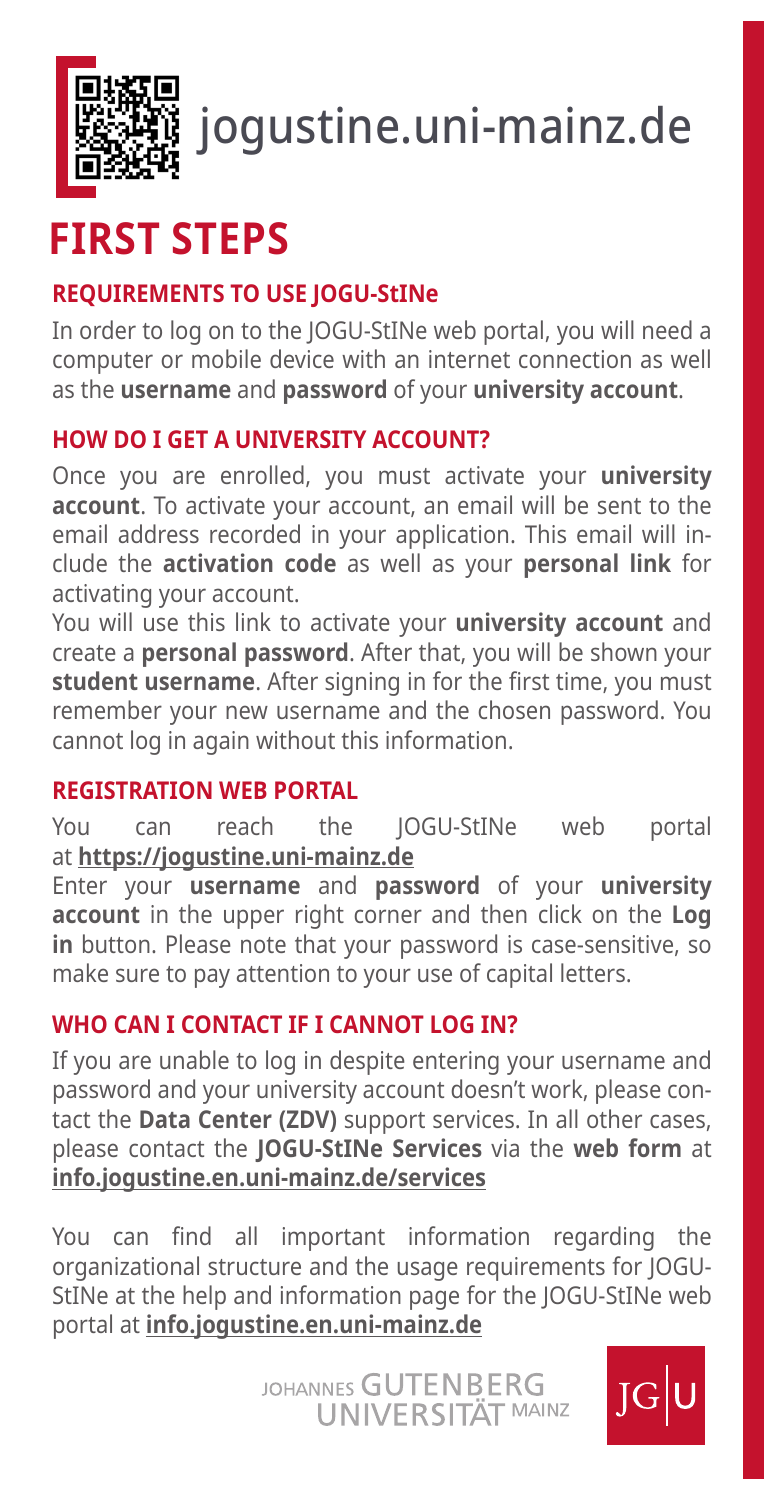# **NAVIGATION**

#### **MESSAGES/DATES**

- scheduled appointments for the day; unread messages
- **Message archive: Outbox:** sent messages; **Inbox:** received messages
- **Calender:** timetable with course and exam appointments according to the day, week, or month; export appointments

## **STUDIES**

- **Modules/Courses:** signed up modules / courses; registering for / deregistering from modules / courses; Auditor registration; specialization and electives
- **Examinations:** registered examinations; registering for / deregistering from exams
- **Results:** Examination results: Module results: Academic records with grades and credit points for finished modules

## **SERVICE**

- **Personal details:** name, student ID number, university email address and postal address (changeable)
- **TAN process:** generating, activating, or deactivating new TAN lists; requesting a replacement TAN list
- **My documents:** e.g.: confirmation of enrolment, semester certificates, Student Services information
- **Applications:** information about frequently requested forms; **Online applications:** available online applications (leave of absence, changing subjects, exmatriculation)
- **Rematriculation information:** rematriculation blocks / locks
- **Rooms: Room list:** list of classrooms; **Room search:** searching for available classrooms

### **APPLICATION/REGISTRATION**

■ online application to change or add subjects; registration as a doctoral student

## **COURSE CATALOUGE**

■ recent JGU course catalogues; **Archive:** course catalogues since Summer Semester 2009

### **HELP**

■ help and information for students, applicants and students who wish to change their program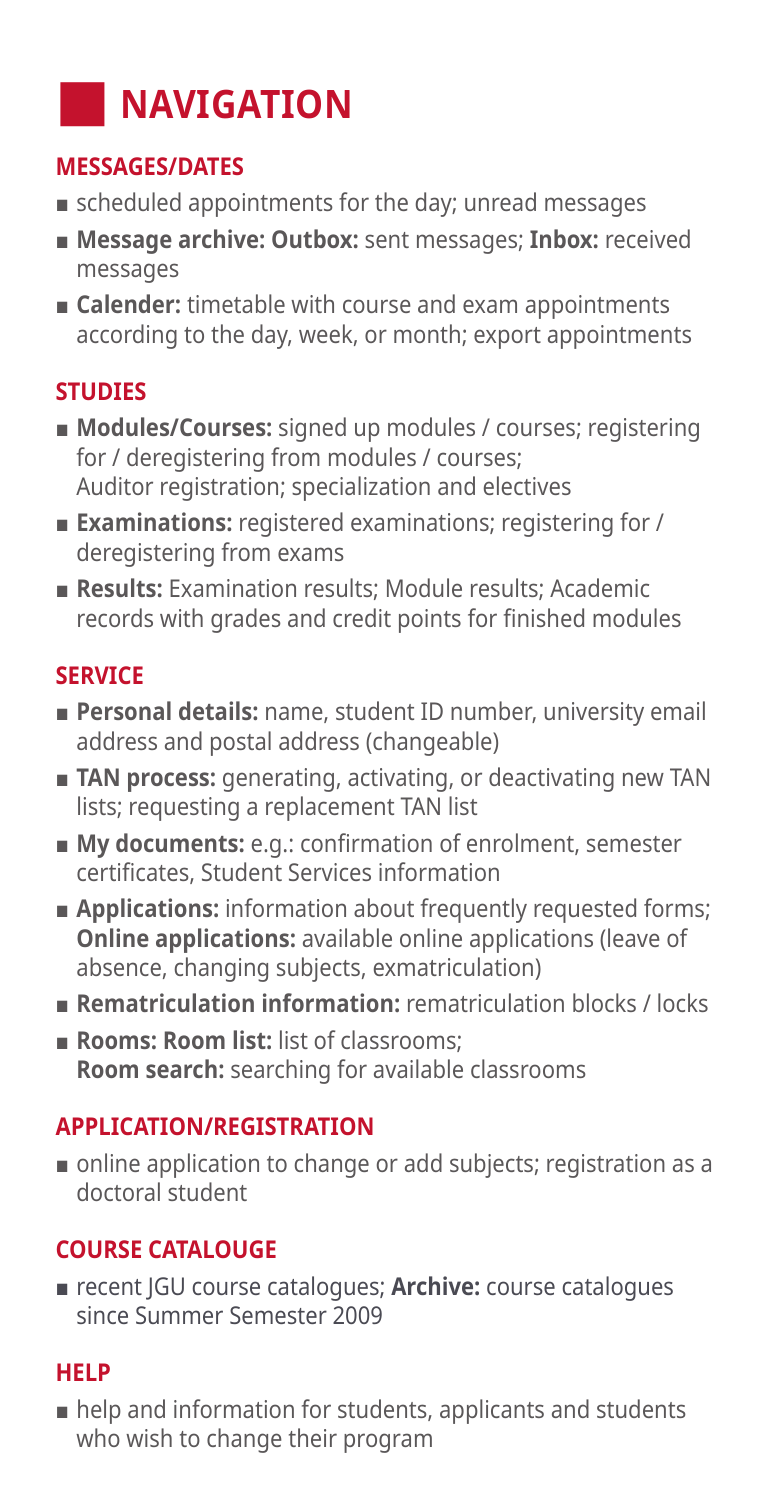# **REGISTERING FOR A COURSE**

# **Using the Menu**

select in the top menu: **Studies > Modules/Courses > Registration > Module/Course Registration**

# **<u>2</u>** Selecting the Subject/Field

select **subject** or **field** in which you would like to register for courses; if you are enrolled in a double degree program, first select your target **degree program**

# **8** Registering for Modules

use blue **Register** button next to the module you wish to register for; follow next steps until successful registration (registration for corresponding **modules** is required before registering for **courses**)

## **Registering for a Course**

use blue **Register** button next to the course you wish to register for; confirm next steps using **Next** and **Submit** until successful registration

- Entering **preferences** is required? **>** course belongs to a **Small Group** or **Registration group**
- Entering a **transaction number (TAN)** is required?? **>** automatic **exam registration** while course registration

## **Notification of Place Allocation**

- **Main** and **Second Registration Period**: all registrations are collected, and spots will be given out at the end of the registration period; notification by **system message** after allocation of places
- **Third Registration Period (for all remaining spots)** remaining spots are given out during the registration period ("first come, first served"); notification by **system message** immediately after registration

# **DEREGISTERING FROM A COURSE**

## **1** Using the Menu

select in the top menu: **Studies > Modules/Courses > Registration > Registration status**

# **Deregistering from a Course**

during **registration periods**: use red **Cancel** button next to the registered course for deregistration